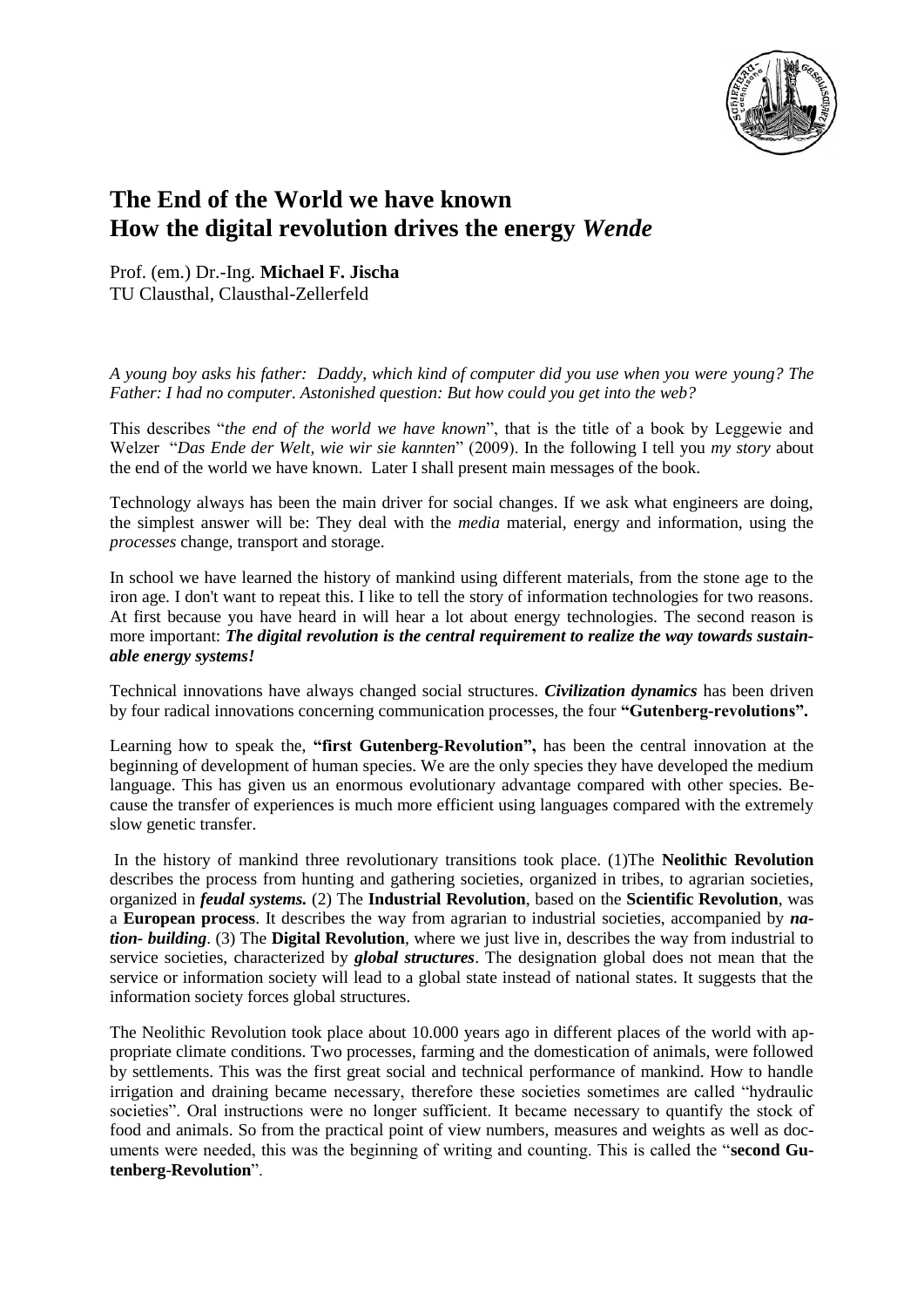In the following food staff *and* population increased rapidly. The social structure of tribes had been really democratic. Now the transition into feudal structures started in some parts the world. Different social classes came up, rulers, a caste of priests, writers and soldiers, and a caste of farmers and workmen. Therefore the first feudal systems had to solve a new problem, how to distribute the additional revenue. The result was an unequal distribution, the economic basis of different classes. Since that time we have a permanent discussion with various solutions, from capitalistic to communistic societies and something between.

The next radical communication innovation followed in the middle of the 15th century by Gutenberg, the printing with moving letters, the" **third Gutenberg-Revolution**". This new technology has led to massive social changes. In former times writing and reading was a privilege of the upper classes. Exclusive knowledge now became popular knowledge, if was democratized. Each kind of knowledge, in religion, science and technology became available for everybody. Books were published with breathtaking acceleration. So the basis for the **scientific revolution** and the following **industrial revolution** was prepared. "The European Miracle" (Jones 1981) started, the technology driven transformation and domination of the world by European nations.

Feudal states changed into national states. Capital, accumulated in the agrarian society, was *the* essential resource to make investments in starting industrial complexes. The age of coal and steel began. Again productivity and population increased rapidly. Interposed question: Could the Reformation have been successful without printing media, 70 years after Gutenberg? The theses of Martin Luther had been the first mass prints in history. Never before ideas could diffuse so rapidly into societies. Catholics like this assumption, Protestants don't.

Only some decades ago the (until now) last radical communication innovation started, the **Digital Revolution,** the "**fourth Gutenberg-Revolution"**. This has led to a **time-space-compression** of all processes, mainly economic processes. We don't have the fantasy to imagine the consequences about future developments. Nearly every day we are surprised by new messages. "*World Wide War*" (Clarke, Knake 2010) instead of *World Wide Web* is such a phrase.

A first sum up: Mankind has lived for some 100.000 years in a world of hunters and gatherers. From an anthropological and psychological point of view we are still hunters and gatherers, but this is another topic. In the following mankind has lived some 1000 years in agrarian societies, 200 years in an industrial society and in the digital information society only since a few decades. So the timescales of societies decrease rapidly.

This leads to a **first conclusion**, described by the philosopher Lübbe as "*shrinking of the present*", in German "*Gegenwartsschrumpfung* . If we define the present as the length of time of constant life and working conditions, then our lifetime in the present constantly decreases. The unknown future moves constantly closer and closer to the present. At the same time, the desire for steady circumstances in societies is growing. The increasing trade with antiques and classic cars describes the situation, because these products cannot become older, for they are even old.

At the same time, experts and managers in industry and politics realize the disillusioning fact, which I describe briefly as "*Popper-Theorem*": *We can know ever more and we shall know ever more, but we shall never know what we shall know tomorrow, since otherwise we should know already today.* In our time we know more and more, although we become blinder regarding the near future. On the other hand the number of innovations increases steadily, which change our life irreversibly.

We come to a **second conclusion**, if we discuss the world of labor as an indicator for social changes. Societies of hunters and gatherers don't exist anymore. Significant are changes in the three other sectors, the agrarian, industrial (including manufacturing) and service sectors, especially in the last 200 years. In 1800 about 80% have worked in the agrarian sector, and smaller parts in the manufacturing and service sector. In the 19th century the agrarian sector decreases constantly, and at the same time the industrial sector increases rapidly because of the industrial revolution, the service sector increases slower. In Germany 1885 the industrial sector overtakes the agrarian sector, this was the transition from the agrarian into the industrial Society. The industrial sector remained nearly constant at 50%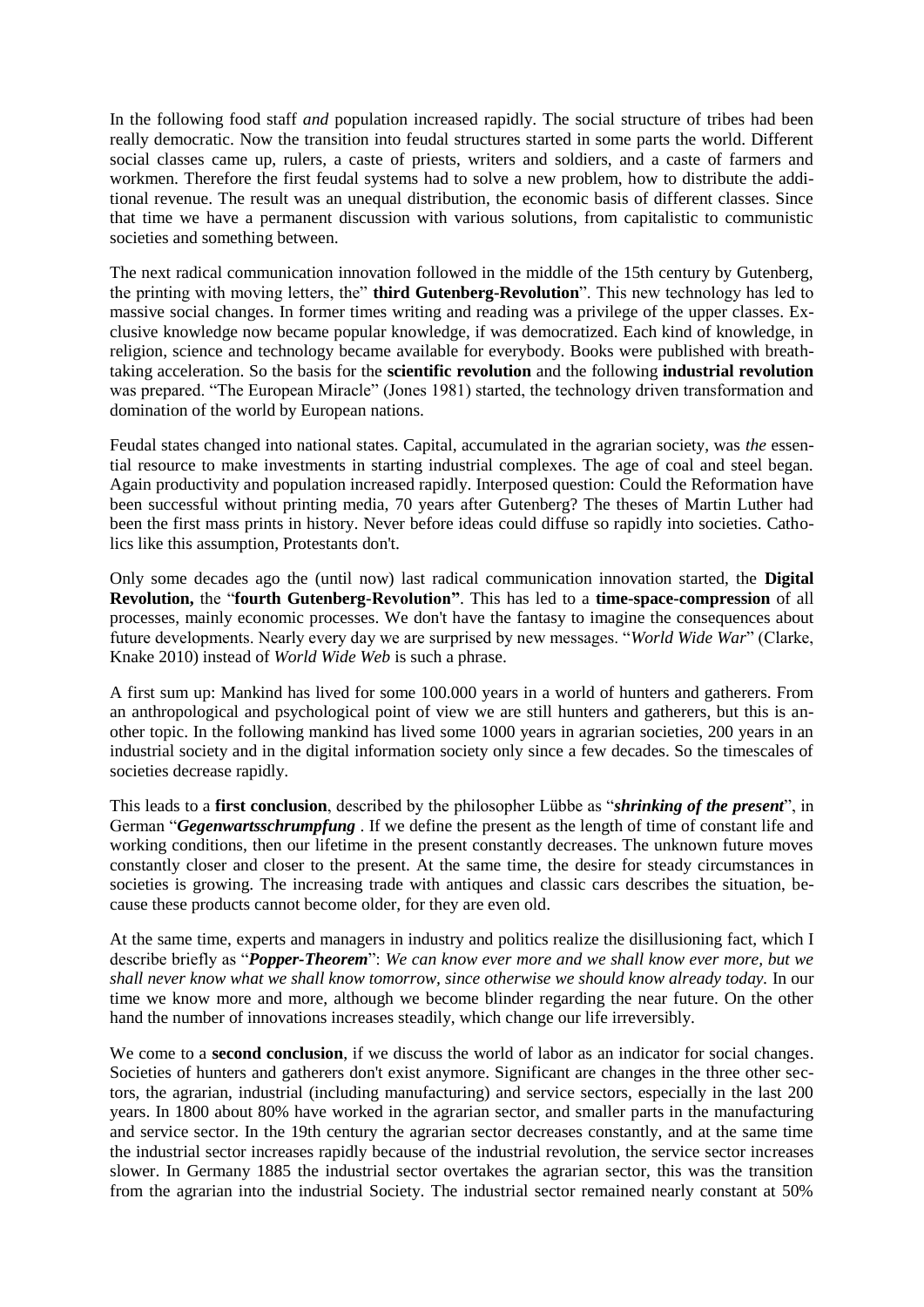between 1910 and 1970, at the same time the agrarian sector decreases down to 10% in 1960, and the service sector remained at about 40%. In about 1975 the service sector overtakes the industrial sector, this is defined as the transition from the industrial into the service society. In 2000 the numbers are under 3% agrarian, 32% industrial and 65% service sector. *This is the end of the world we have known*!

The situation in Germany with a bit more than 30% in the industrial sector is much better than the situation in France and UK with about 15% and the USA with about 10%, where the phrase "Detroitirisation" was coined. This is one reason, why Germany could pass the way through the financial crisis better than comparable countries. A British newspaper recommended, UK should make more mechanical, electrical, and chemical engineering and less financial engineering.

The service sector is very heterogeneous. It includes traditional activities like government and Justice, internal and external security, education and research, medical and social care as well as culture and arts. Modern societies are described with additional adjectives like Multioptions, Event, Leasure, Affluent, Sense or Risk-Societies. This has led to a great number of new professions. But the increase from 40 up to about 65% in the service sector mainly comes from an increasing number of "symbol analytic services" in the words of Robert Reich: Analysts, consultings, broker, hedgefonds-manager. Ironically I call these dissipative or parasitical activities. They participate from the affluence and, and on the other hand they create new prosperity. This is a secret of capitalistic systems.

Another **indicator** describes the way into the **service society**: The **range of employers**, governmental and private ones. The list of the 10 greatest employers worldwide starts with the US Army and the Chinese Army. Not surprising, but surprising are the numbers 3 and 4, Walmart and McDonald's. The next five are China National Petroleum Corporation, State Grid Corporation of China, National Health Service GB, Indian Railways and China Post Group. All these nine employers belong to the service sector. On number 10 we find the greatest employer in the industrial sector, Hon Hai Precision Industry. *This is the end of the world we have known.*

The next **indicator** is the list of the **three top nations**, ranked in the part of **worldwide economic power**. In 1870 GB, where the industrial revolution has started, was number one, followed by Germany and France. This was the British century. 100 years later, in 1973, USA was first, followed by Japan and Germany. This was the American century. In 2010 USA were still on top, followed by China and Japan. The prognosis for 2030 sees China in number one, followed by USA and India. *This is the end of the world we have known.*

Now I would like to come back to the "The European miracle" (Jones 1981). About 1500 from the technological point of view China was the leading nation. Metallurgical processes, gunpowder, printing as well as compass and seagoing ships had been developed. The Biochemist Needham, later becoming an expert in Sinology, has described this in his famous book "Science and Civilization in China" (1954). Needhams enthusiasm for China has had the result, that after the death of his wife he married a former Chinese student.

At that time China was in a situation, to play the role that Europe started to play. But China as a great monolithic block with a very old and highly developed culture has had no interest at that time, to get in contact with barbarian nations. Keeping the big empire in stability was their main problem. Therefore they invested in the education of a governmental official class, to keep the doctrines of the classical masters Konfuzius and Laotse. To copy the old experts was the goal, not to think about revolutionary changes.

The situation in Europe about 1500 was completely different. Europe was not monolithic, a lot of small scale political structures existed. Kingdoms, Dukes, Earls and Counts, monasteries and selfconfident towns in Northern Italy and Hanse towns, the big economic player in the Baltic region, competed which each other and made business transactions. The European processes Humanism, Renaissance and Reformation led to Enlightenment and Secularization. In the following the transformation of the world started forced by European powers. This is called "The European Miracle" (Jones 1981). There are a lot of books describing this fascinating process, some titles are my translations: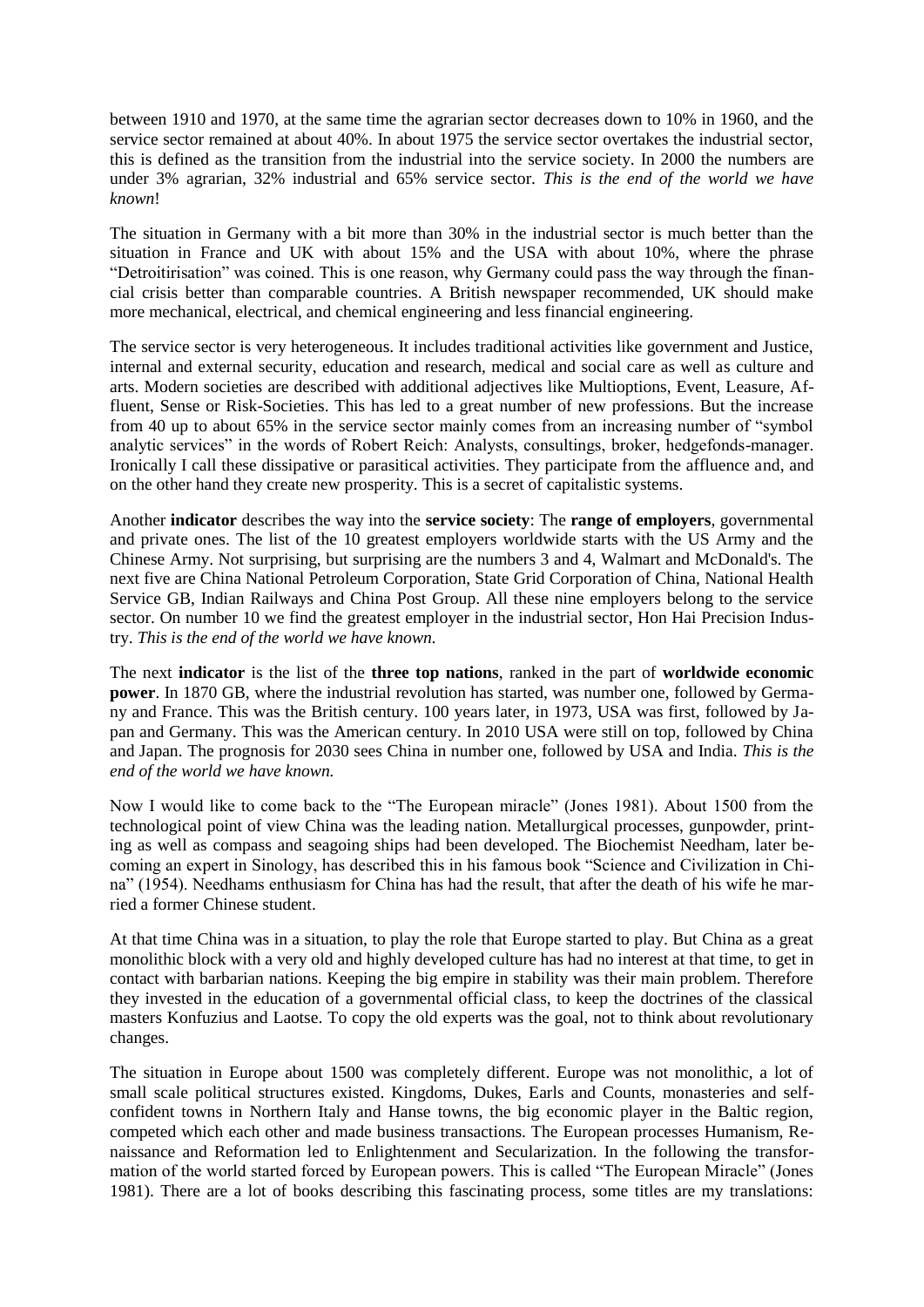"The Birth of Modern Sciences in Europe" (Rossi 1997), "The Foundation of Europe" (Seibt 2002), "Why Europe" (Mitterauer 2003), "The birth of the modern world" (Bayly 2004), "Transformation of the World" (Osterhammel 2009), "Why the West rules - For now" (Morris 2010).

As former Professor for Applied Mechanics I like to describe this process discussing the change of conceptions about heaven and earth. The *geocentric system* of **Ptolemäus** dominated until the Middle Age. It corresponds with the theological argument, that the Earth is the centre of the universe. About 1500 **Kopernikus** formulated the *heliocentric system*, which does not fit with the theological dogma.

About 1580 Tycho **Brahe** made the most exact observations about the movements of planets, without telescope. On the island Ven in the Öresund the Danish King Frederik II. sponsored the observatory Uranienborg. After the death of Frederik his successor King Christian IV. was not willing, to pay the enormous amount of 5% of the Danish budget. Emperor Rudolph II. offered Brahe to become the imperial mathematician and built a new observatory for Brahe in Prague.

**Kepler** became about 1600 an assistant of Brahe in Prague, who in the following dyed at a drinking bout. The aristocrat Brahe has been a bon-vivant and womanizer, who never would have except Kepler, the son of a farmer of equal birth. So Brahes death was a chance for Kepler. He became his successor and developed a mathematical interpretation of the movements of the planets. Based on the extensive and extremely accurate observations of Brahe in the following Kepler showed that Kopernikus was wrong:

- 1. The planets move on elliptic (not circular) paths.
- 2. The planets change their velocity, which is not constant.
- 3. The sun is not in the centre of the circular path, but in one of the focus of the ellipse.

These are the three famous Kepler's laws. This was a triumph of a scientific method combining observations, theory and mathematics.

About 1610 **Galilei** got the information about a telescope developed by **Lippershey**. Galilei improved the telescope and used it to observe the heaven. From an economic point of view the telescope was significant, therefore Venice merchants used it in order to get information about incoming ships earlier than the clients. Galilei was the first, who could see the mountains on the moon, the sunspots and the moons of Jupiter. He corresponds with Kepler and realized, that the existence of Jupiters moons confirm Kepler's laws.

It was **Newton** who completed this story. He formulated the basic laws to describe the dynamics of celestial and earthly bodies, the *momentum balance equation*. Based on the semi-empirical Kepler's laws Newton argued, that there must be a general law describing the attraction between two bodies. He formulated the *universal law of gravitation*, that the force between two bodies is proportional to the product of their masses, reverse proportional to the square of their distance and proportional to a universal constant, the gravitational constant. With these tools he could derive the three Kepler's laws. The year **1686**, when his basic scientific work "Philosophiae Naturalis Principia Mathematica" was published, is the starting point of the *scientific revolution*.

When I derived Kepler's laws in my lectures Applied Mechanic this always has been a personal highlight for me. This scientific highlight inspired Alexander Pope in the 18th century to write: "Nature and nature's law lay hid in night; God said: let Newton be! And all was light."

About 1800 **Laplace** published his famous work "*Traite de Mecanique Celeste*". Napoleons question, why God doesn't appear in his book, he proudly answered: "Sire, je nai pas besoin de cette hypothese." In contrast to Newton, who sometimes recoursed to God.

**Why do I tell this story**? Kopernikus was Polish, Brahe Danish, Kepler German, Galilei Italian, Lippershey Flemish, Newton English and Laplace French. Europe was a continent with a very active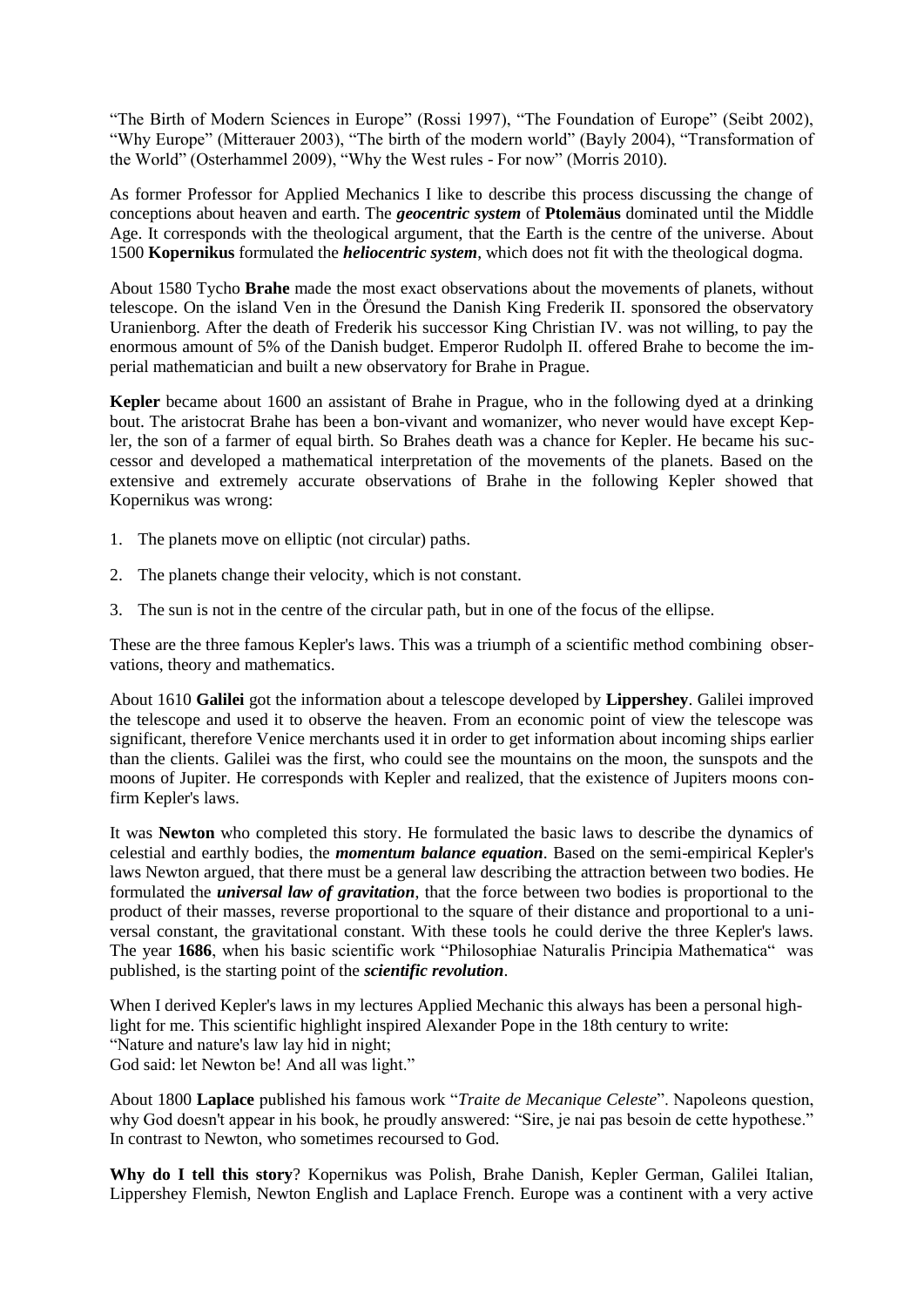exchange of experts and ideas, new ideas were formulated. This exchange took place in politics and government, economy, science, art and culture. The opera "*Zar und Zimmermann*" by Lortzing stands for this. The variety of cultures, ways of thinking, habits and customs *had been and still is Europe's treasure*. A French political lady (Mme Weill or Mme Cresson?) formulated: Europe can be the heaven or the hell. Imagine: A British cook, a German policeman, an Italian manager and a Swiss lover. This would be the hell. Or imagine: a British bobby, a French cook, a German engineer and a Latin lover. This would be the heaven on earth. We should keep this in mind in discussions about the future of Europe.

Now I like to present some core remarks in the book of Leggewie and Welzer "*Das Ende der Welt, wie wir sie kannten*" (my translation):

- Why the West still believes, to be in the centre of the world and able to shape the future, other nations are drifting into that role.

- Our self-confidence and behaviour are, since 250 years of superior power, economy and technology, based on conditions, which don't exist anymore.

- Our perception limps behind the speed of transformation in a globalised world. This is obvious in all levels of our existence, regarding to critical developments concerning energy, environment and climate as well as economic and financial crisisses.

Finally I like to make some remarks about **energy research** in general, therefore I identify four different levels. On the first level we deal with components of change, transfer and storage of energy. These topics belong to classical scientific disciplines, here we have a great treasure of knowledge. But the central question is, how these different components can fit into existing or desirable energy systems. The energy system decides, which components are more or less useless. But the problem of finding an optimal energy system depends on legal and institutional frame conditions, on regulations, on management rules. But where do these frame conditions come from? *Who values the guidelines and management rules and how?* 

If **sustainability** is the guideline, the frame conditions have to follow this concept. This means that energy research must *follow a reverse strategy*. Starting with the **concept sustainability**, we have to look for appropriate frame conditions. If we will reach in the year x an energy scenario y, than an appropriate framework will follow as well as the energy system and their components, which fit to sustainability.

From the technical point of view the ideal model sustainability can be operationalised by **Technology Assessment (TA)**. There are some universities in Germany which have introduced TA in teaching and research, for example the Clausthal University of Technology. The German Association for Engineers (VDI) published in 1991 their guidelines called "*Technology Assessment - Concepts and Foundations*". Similar activities exist in other European countries. Since 1989 we have an Office of Technology and Assessment at the German Bundestag, and we have a small scientific TA community.

Finally I like to talk about my **personal activities concerning technology assessment and sustainability management in teaching and research**. I started with **optional** (studium generale) **lectures** in the evening. In **1991/92**, just before the Rio Conference, I presented the first lecture "*Challenge Future*" (Herausforderung Zukunft), to make the students *sensible* for the "worldproblematiques" in the words of the Club of Rome. This lecture has been the basis of a book (Jischa 1993, 2005). The lecture "*Technology Assessment*" followed in **1994/95** to discuss how the ideal model sustainability can be *operationlised* from an engineering point of view. In **1995** the lecture "*Dynamic systems in nature, technology and society*" followed *to link up with control engineering*, a typical engineering tool. These optional lectures later became obligatory for different courses like Chemical Engineering, Energy Systems Technology , Environmental Engineering and others. Because of my retirement these lectures have been overtaken by former Ph.D. students Christian Berg, Ildiko Tulbure and Björn Ludwig, later they became external Professors.

From the beginning these lectures have been accompanied by **research** activities, some of them in cooperation with the industry. Therefore I was asked by Gerhard Kreysa, at that time managing director of the DECHEMA, who has initiated the "World Chemical Engineering Council" (WCEC), to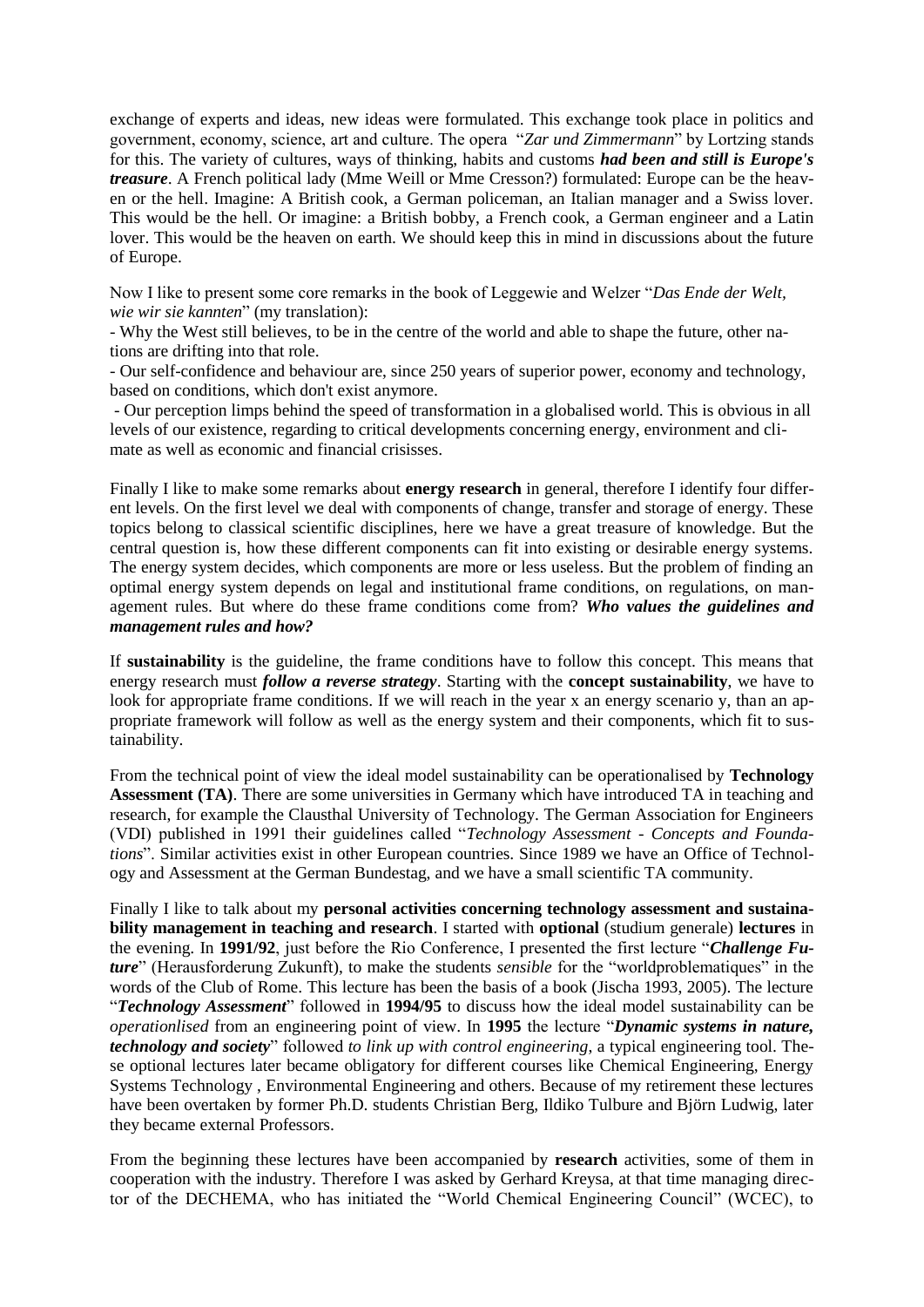make a proposal for a "*sustainability project*" for the WCEC. So I became member of a WCEC working group to formulate this project. The short version is a good summary of my concept:

"*The pursuit of Sustainable Development (SD) is a major challenge for engineers. Chemical engineering is the profession most concerned with managing material and energy flows and, as such, is well equipped to address the sustainable use of resources. This can be achieved by identifying better ways of deploying technologies as well as economic and regulatory measures and by anticipating ways in which investment in process technology can help achieve sustainability.*

*The WCEC wishes to promote a better understanding of sustainability for chemical engineers. Therefore the WCEC will ask all institutions teaching chemical engineering the following questions:*

- *1. How is SD embedded into your Chemical Engineering Degree Program?*
- *2. What are the curricula contents of the material referred to in question 1?*
- *3. How are the curricula related to SD supported by research?*
- *4. If your answers are no, do you have plans to implement SD into the curricula?"*

An even shorter version I've given in my lecture at the ChemEng in Birmingham 2008:

-Teaching concerning SD and TA has to be embedded into engineering curricula. Otherwise we would have the "cappucino effect", that means lectures like "X and ethics" at the end of the courses.

- Teaching concerning SD and TA has to be supported by accompanying research projects. Otherwise it would be feature, that means "nice to have".

*At the end: 25 years ago the question about common attributes of a watch, a photo camera and a telephone would be senseless. The smartphone is the answer!*

*This is the end of the world we have known.*

## **Supplement: Literature** used ore mentioned

Bayly, C. A. (2004) The Birth of the Modern World. Blackwell Publ., Oxford

Clark, R. A., Knake, R. K. (2010) Cyber War: The Next Threat to National Security and what to do about it. Harper Collins Publ., New York (deutsch: World Wide War - Angriff aus dem Internet, Hoffmann und Campe, Hamburg 2011)

Jischa, M. F. (1993, 2005) Herausforderung Zukunft. Spektrum Akad. Verlag, Heidelberg (A paperback version of the second edition 2005 will appear at 2013, published by Springer, Berlin)

Jischa, M. F. (1997) Technikfolgenabschätzung in Lehre und Forschung. In: Petermann, T., Coenen, R. (Eds): Technikfolgen-Abschätzung in Deutschland. Campus, Frankfurt/Main, S. 165-195

Jischa, M. F. (1998) Sustainable Development and Technology Assessment. Chem. Eng. Techn. 21, 1998, 8, p. 15-22 (deutsch: Das Leitbild Nachhaltigkeit und das Konzept Technikbewertung. CIT 69, 12/1997, S. 1695-1703)

Jischa, M. F. (2004) Ingenieurwissenschaften. Reihe Studium der Umweltwissenschaften. Springer, Berlin

Jischa, M. F. (2010) Zivilisationsdynamik: Treiber Technik, Folgen und Konsequenzen. Heat Mass Transfer 46, P. 1027-1037